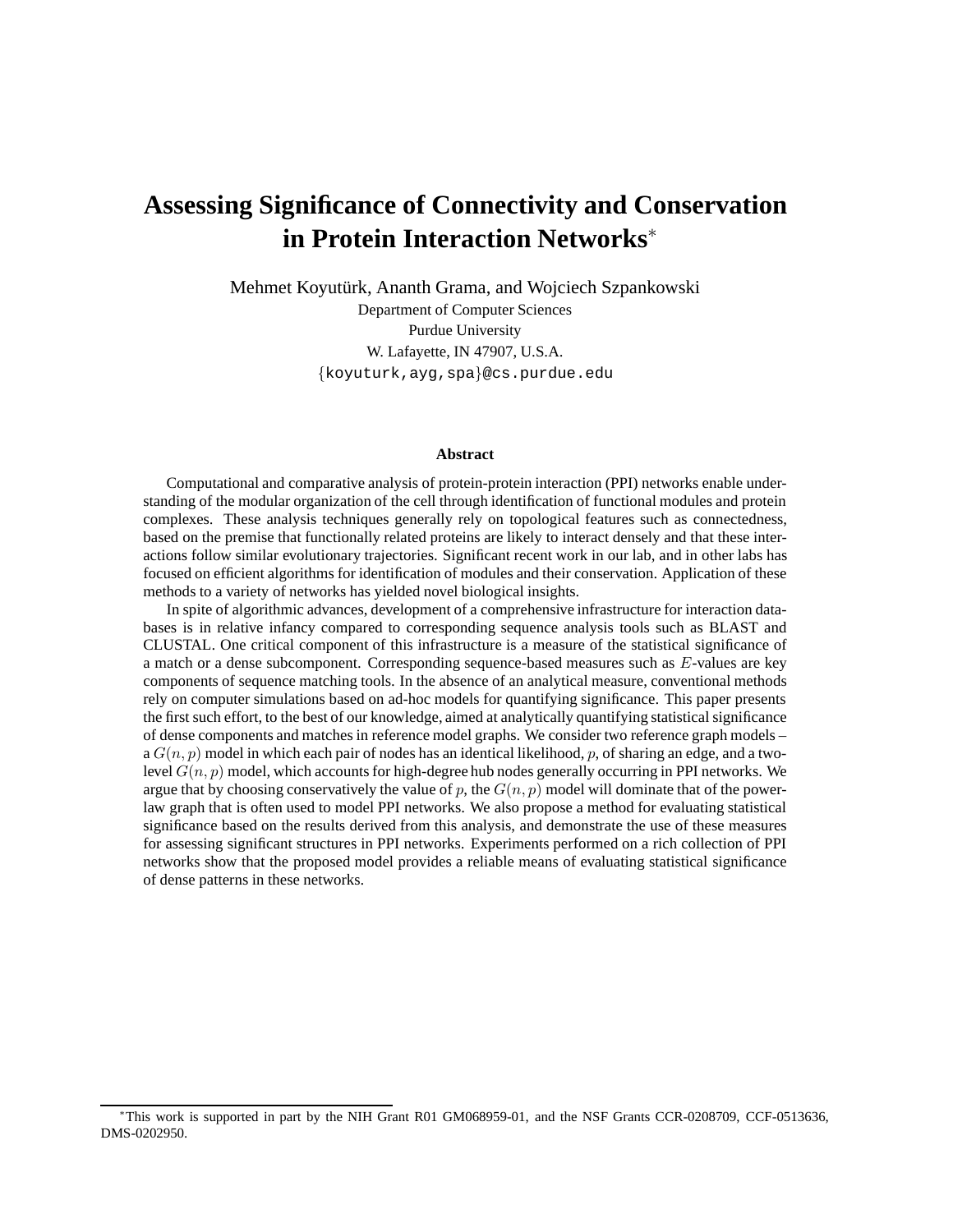## **1 Introduction**

Availability of high-throughput methods for identifying protein-protein interactions has resulted in a new generation of extremely valuable data [2, 36]. Effective analysis of the interactome holds the key to functional characterization, phenotypic mapping, and identification of pharmacological targets, among other important tasks. Computational infrastructure for supporting analysis of the interactome is in relative infancy, compared to its sequence counterparts [34]. A large body of work on computational analysis of these graphs has focused on identification of dense components (proteins that densely interact with each other) [3, 6, 18, 19, 22, 26]. These methods are based on the premise that functionally related proteins generally manifest themselves as dense components in the network [31]. The hypothesis that proteins performing together a particular cellular function are expected to be conserved across several species along with their interactions is also used to guide the process of identifying conserved networks across species. Based on this observation, PPI network alignment methods superpose PPI networks that belong to different species and search for connected, dense, or heavy subgraphs on these superposed graphs [11, 14, 15, 16, 24, 25].

There are two critical aspects of identifying meaningful structures in data – the algorithm for the identification and a method for scoring an identified pattern. In this context, the score of a pattern corresponds to its significance. A score is generally computed with respect to a reference model – i.e., given a pattern and a reference model, how likely it is to observe the pattern in the reference model that often is a probabilistic measure for scoring patterns. The less likely such an occurrence is in the reference model, the more interesting it is, since it represents a significant deviation from the reference (expected) behavior. One such score, in the context of sequences is the E-value returned by BLAST matches [35]. This score broadly corresponds to the likelihood that a match between two sequences is generated by a random process. The lower this value, the more meaningful the match. It is very common in a variety of applications to use a threshold on  $E$ -values to identify homologies across sequences. It is reasonable to credit  $E$ -value as one of the key ingredients of the success of sequence matching algorithms and software.

While significant progress has been made towards developing algorithms on graphs for identifying patterns (motifs, dense components), conservation, alignment, and related problems, there are, to the best of our knowledge, no analytical methods for quantifying the significance of such patterns. For this reason, existing algorithms for detecting patterns generally adopt simple ad-hoc measures (such as relative density, diameter) to assess the significance of identified patterns. This paper represents the first such effort at analytically quantifying the statistical significance of a pattern with respect to a reference model. Specifically, it presents a framework for analyzing the occurrence of dense patterns in randomly generated graph-structured data (based on the underlying model) with a view to assessing the significance of a pattern.

The selection of an appropriate reference model for data and the method of scoring a pattern or match, are important aspects of quantifying statistical significance. Using a reference model that fits the data very closely makes it more likely that an experimentally observed biologically significant pattern is generated by a random process drawing data from this model. Conversely, a reference model that is sufficiently distinct from observed data is likely to tag most patterns as being significant. Clearly, neither extreme is desirable for good coverage and accuracy. In this paper, we consider two reference models (i) a  $G(n, p)$  model of a graph with n nodes, where each pair of nodes has an identical probability,  $p$ , of sharing an edge, and (ii) a two level  $G(n, p)$  model in which the graph is modeled as two separate  $G(n, p)$  graphs with intervening edges. The latter model captures the heavy nodes corresponding to hub proteins. For these models, we analytically quantify the behavior of the largest dense subgraph and use this to derive a measure of significance. We show that a simple  $G(n, p)$  model can be used to assess the significance of dense patterns in graphs with arbitrary degree distribution, with a conservative adjustment of parameters so that the model stochastically dominates a graph generated according to a given distribution. In particular, by choosing  $p$  to be maximal we assure that our  $G(n, p)$  model stochastically dominates that of a power-law graph. Our two-level  $G(n, p)$ model is shown to mirror key properties of the underlying topology of PPI graphs, and consequently yields a more conservative estimate of significance. Finally, we show how existing graph clustering algorithms [10]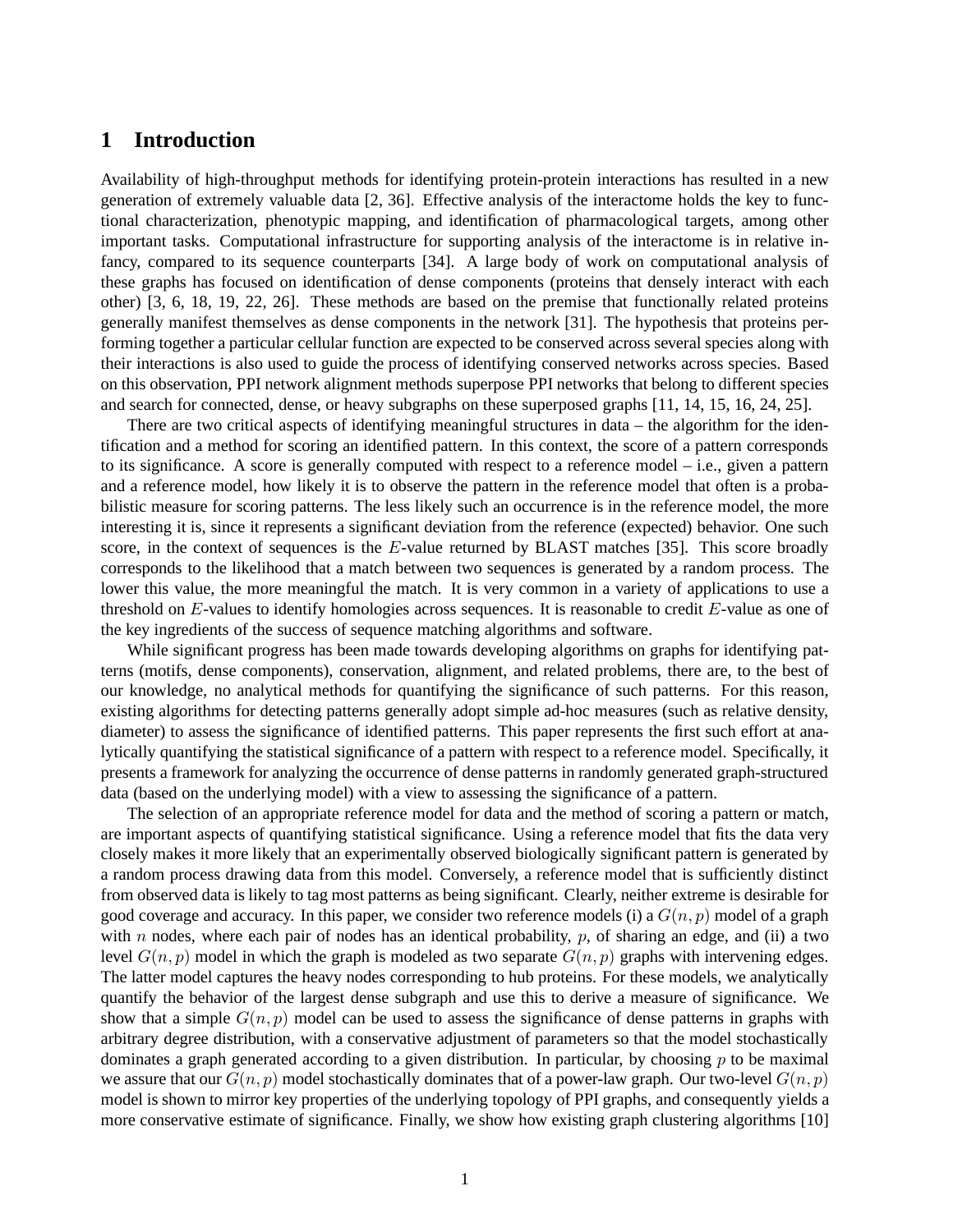can be modified to incorporate statistical significance in identification of dense patterns. We also generalize these results and methods to the comparative analysis of PPI networks and show how the significance of a match between two networks can be quantified in terms of the significance of the corresponding dense component in a suitable specified product graph.

Our analytical results are supported by extensive experimental results on a large collection of PPI networks derived from BIND [2] and DIP [36]. These results demonstrate that the proposed model and subsequent analysis provide reliable means for evaluating the statistical significance of highly connected and conserved patterns in PPI networks. The framework proposed here can also be extended to include more general networks that capture the degree distribution of PPI networks more accurately, namely power-law [33, 37], geometric [20], or exponential [8] degree distributions.

The rest of this manuscript is organized as follows: In the next section, we first discuss graph models for PPI networks. We then analyze the behavior of the largest dense subgraph and derive measures for assessing statistical significance of highly connected as well as highly conserved subgraphs in PPI networks. We present and discuss experimental results in Section 3. We present proofs of important analytical results in Section 4 and conclude our discussion in Section 5.

## **2 Probabilistic Analysis of Dense Subgraphs**

Since proteins that are part of a functional module are likely to densely interact with each other while being somewhat isolated from the rest of the network [31], many commonly used methods focus on discovering dense regions of the network for identification of functional modules or protein complexes [3, 6, 18, 22, 26]. Subgraph density is also central for many algorithms that target identification of conserved modules and complexes [11, 15, 24]. In order to assess the statistical significance of such dense patterns, we analyze the distribution of the largest "dense" subgraph generated by an underlying reference model. Using this distribution, we estimate the probability that an experimentally observed pattern will occur in the network by chance. The reference model must mirror the basic characteristics of experimentally observed networks in order to capture the underlying biological process correctly, while being simple enough to facilitate feasible theoretical and computational analysis.

#### **2.1 Modeling PPI Networks**

With the increasing availability of high-throughput interaction data, there has been significant effort on modeling PPI networks. The key observation on these networks is that a few central proteins interact with many proteins, while most proteins in the network have few interacting partners [12, 21]. A commonly accepted model that confirms this observation is based on power-law degree distribution [4, 32, 33, 37]. In this model, the number of nodes in the network that have d neighbors is proportional to  $d^{-\gamma}$ , where  $\gamma$  is a network-specific parameter. It has also been shown that there exist networks that do not possess a power-law degree distribution [9, 30]. In this respect, alternative models that are based on geometric [20] or exponential [8] degree distribution have been also proposed.

While assessing the statistical significance of identified patterns, existing methods that target identification of highly connected or conserved patterns in PPI networks generally rely on the assumption that the interactions in the network are independent of each other [13, 15, 24]. Since degree distribution is critical for generation of interesting patterns, these methods estimate the probability of each interaction based on the degree distribution of the underlying network. These probabilities can be estimated computationally by generating many random graphs with the same degree distribution via repeated edge swaps and counting the occurrence of each edge in this large collection of random graphs [24]. Alternately, they can be estimated analytically, by relying on a simple random graph model that is based on a given degree distribution [7]. In this model, each node  $u \in V(G)$  of graph  $G = (V, E)$  is associated with expected degree  $d_u$  and the probability of existence of an edge between u and v is defined as  $P(uv \in E(G)) = d_u d_v / |E(G)|$ . In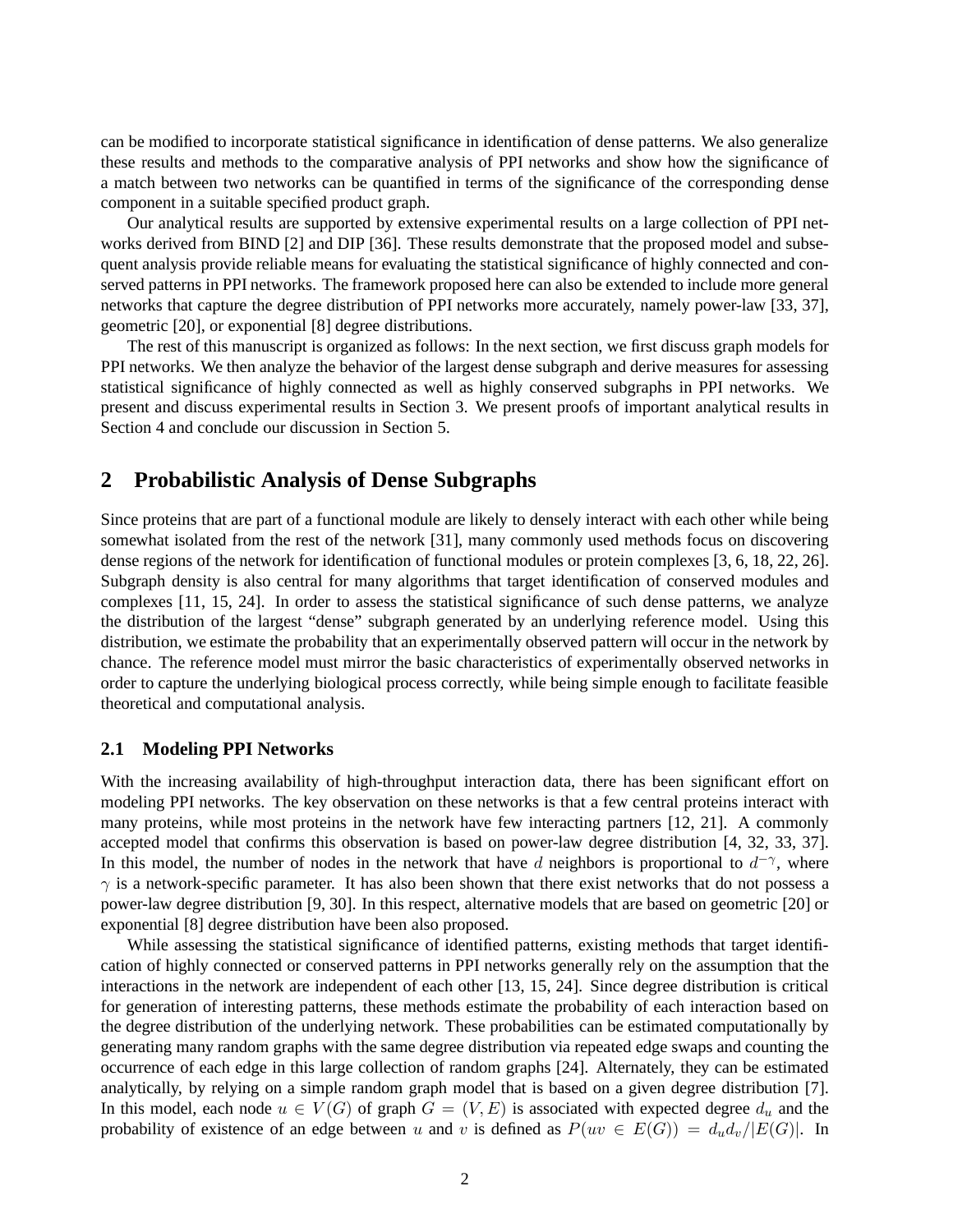order for this function to be a well-defined probability measure, we must have  $d_{\text{max}}^2 \leq |E(G)|$ , where  $d_{\text{max}} = \max_{G \in \mathcal{G}} d_{\text{max}}$ . However, available protein interaction data generally does not confirm this assump $d_{\text{max}} = \max_{u \in V(G)} d_u$ . However, available protein interaction data generally does not confirm this assumption. For example, based on the PPI networks we derive from BIND [2] and DIP [36] databases, yeast Jsn1 protein has 298 interacting partners, while the total number of interactions in the S. cerevisiae PPI network is 18193. Similarly, the D. Melanogaster PPI network with 28830 interactions contains a protein (CG12470- PA ORF) with 207 interacting partners. Such problems complicate the analysis of the significance of certain structures for models that are based on arbitrary degree distribution.

While models that assume power-law [33, 37], geometric [20], or exponential [8] degree distributions may capture the topological characteristics of PPI networks accurately, they require more involved analysis and may also require extensive computation for assessment of significance. To the best of our knowledge, the distribution of dense subgraphs, even maximum clique, which forms a special case of this problem, has not been studied for power-law graphs. In this paper, we first build a framework on the simple and well-studied  $G(n, p)$  model and attempt to generalize our results to more complicated models that assume heterogeneous degree distribution. In the forthcoming work we turn our attention such graphs.

### **2.2 Largest dense subgraph**

Given graph G, let  $F(U) \subseteq E(G)$  be the set of edges in the subgraph induced by node subset  $U \subseteq V(G)$ . The density of this subgraph is defined as  $\delta(U) = |F(U)|/|U|^2$ . We define a *ρ*-dense subgraph to be one<br>with density *larger* than pre-defined threshold *a i.e. U* induces a a-dense subgraph if  $F(U) > \delta |U|^2$  where with density *larger* than pre-defined threshold  $\rho$ , *i.e.*, U induces a  $\rho$ -dense subgraph if  $F(U) \ge \rho |U|^2$ , where  $\rho > n$ . For any  $\rho$  we are interested in the number of nodes in the largest  $\rho$ -dense subgraph. This  $\rho > p$ . For any  $\rho$ , we are interested in the number of nodes in the largest  $\rho$ -dense subgraph. This is because any  $\rho$ -dense subgraph in the observed PPI network with size larger than this value will be "unusual", *i.e.*, statistically significant. Note that maximum clique is a special case of this problem with  $\rho = 1$ .

We first analyze the behavior of the largest dense subgraph for the  $G(n, p)$  model of random graphs. We subsequently generalize these results to the piecewise degree distribution model in which there are two different probabilities of generating edges. In the  $G(n, p)$  model, a graph G contains n nodes and each edge occurs independently with probability  $p$ . We assume that the edges are directed and self-loops are allowed. Note that PPI networks are undirected graphs and they contain self-loops in general, but any undirected network can be easily modeled by a directed graph.

Let random variable  $R_{\rho}$  be the size of the maximum subset of vertices that induce a  $\rho$ -dense subgraph, i.e.,

$$
R_{\rho} = \max_{U \subseteq V(G): \delta(U) \ge \rho} |U|.
$$
 (1)

The behavior of  $R_1$ , which corresponds to maximum clique, is well studied on  $G(n, p)$  model and its typical value is shown to be  $O(\log_{1/p} n)$  [5]. In the following theorem, we present a general result for the typical value of  $R_\rho$  for any  $\rho$ .

**Theorem 1** *If* G *is a random graph with* n *vertices, where every edge exists with probability* p*, then*

$$
\lim_{n \to \infty} \frac{R_{\rho}}{\log n} = \frac{1}{\kappa(p, \rho)} \quad (pr.), \tag{2}
$$

*where*

$$
\kappa(p,\rho) = \rho \log \frac{\rho}{p} + (1-\rho) \log \frac{1-\rho}{1-p}.\tag{3}
$$

*More precisely,*

$$
P(R_{\rho} \ge r_0) \le O\left(\frac{\log n}{n^{1/\kappa(p,\rho)}}\right),\tag{4}
$$

*where*

$$
r_0 = \frac{\log n - \log \log n + \log \kappa(p, \rho) + \log e + 1}{\kappa(p, \rho)}
$$
(5)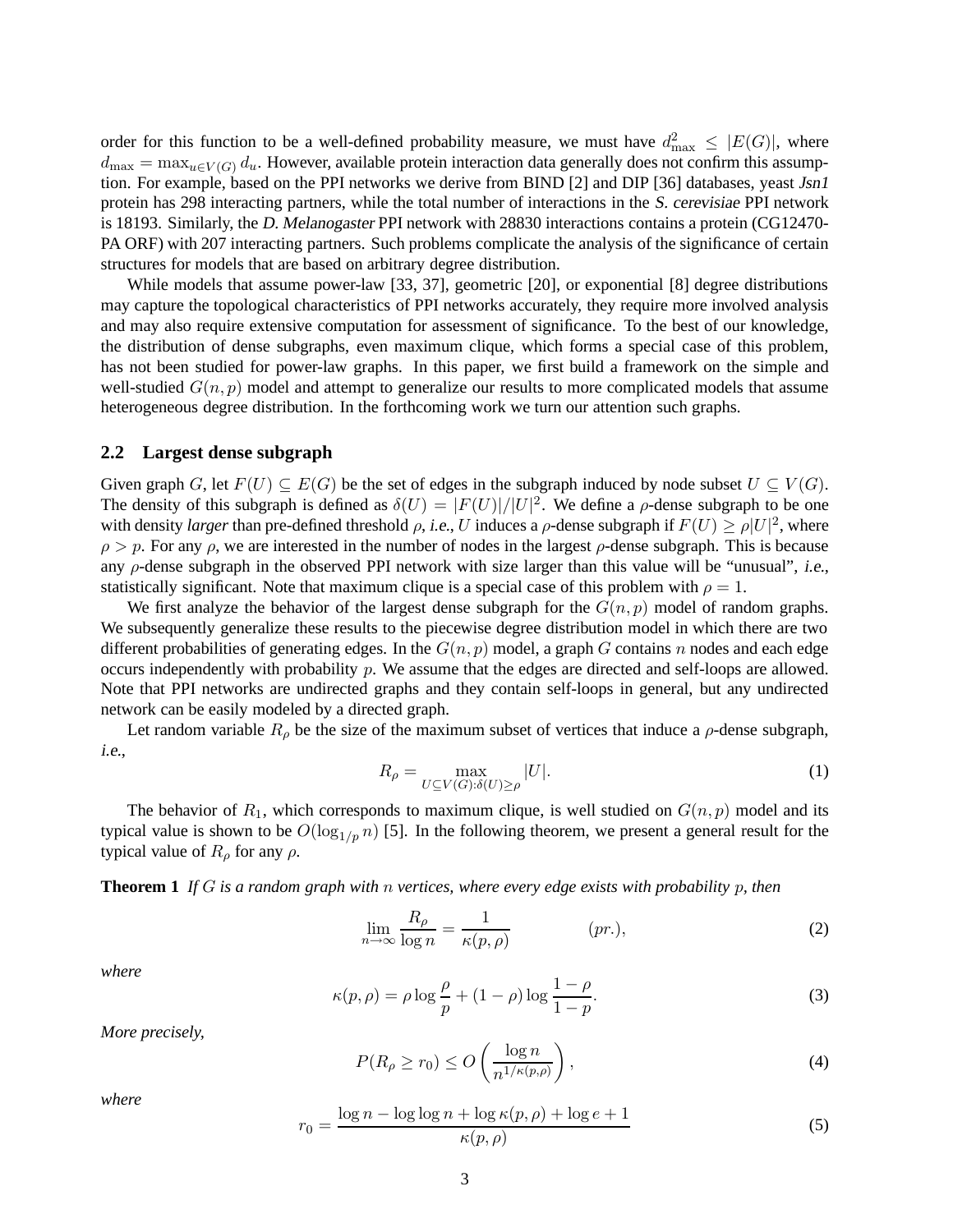*for large* n*.*

The proof of this theorem is presented in Section 4. Observe that, if  $n$  is large enough, the probability that a dense subgraph of size  $r_0$  exists in the subgraph is very small. Consequently,  $r_0$  may provide a threshold for deciding whether an observed dense pattern is statistically significant or not.

For a graph of arbitrary distribution, let  $d_{\text{max}}$  denote the maximum expected degree as defined in Section 2.1. Let  $p_{\text{max}} = d_{\text{max}}/n$ . It can be easily shown that the largest dense subgraph in the  $G(n, p)$  graph with  $p = p_{\text{max}}$  stochastically dominates that in the random graph generated according to the given degree distribution (e.g., power-law graphs). Hence, by estimating the edge probability conservatively, we can use the above result to determine whether a dense subgraph identified in a PPI network of arbitrary degree distribution is statistically significant. Moreover, the above result also provides a means for quantifying the significance of an observed dense subgraph. For a subgraph with size  $\hat{r} > r_0$  and density  $\hat{\rho}$ , let  $\epsilon = \frac{\hat{r} - \log n / \kappa(\hat{\rho}, p)}{\log n / \kappa(\hat{\rho}, p)}$ . Then, as we show (cf. (14)) in the proof of Theorem 1 in Section 4, the probability of observing this subgraph in a graph generated according to the reference model is bounded by observing this subgraph in a graph generated according to the reference model is bounded by

$$
P(R_{\hat{\rho}} \ge (1+\epsilon)\log n/\kappa(\hat{\rho}, p)) \le \frac{\sqrt{1-\rho}}{2\pi\sqrt{\rho}} \frac{(1+\epsilon)\log n}{n^{\epsilon(1+\epsilon)\log n/\kappa(\hat{\rho}, p)}}.
$$
(6)

While these results on  $G(n, p)$  model provide a simple yet effective way of assessing statistical significance of dense subgraphs, we extend our analysis to a more complicated model, which takes into account the degree distribution to capture the topology of the PPI networks more accurately.

#### **2.3 Piecewise degree distribution model**

In the piecewise degree distribution model, nodes of the graph are divided into two classes, namely highdegree and low-degree nodes. More precisely, we define random graph  $G$  with node set  $V(G)$  that is composed of two disjoint subsets  $V_h \subset V(G)$  and  $V_l = V(G) \setminus V_h$ , where  $n_h = |V_h| \ll |V_l| = n_l$  and  $n_h + n_l = n = |V(G)|$ . In the reference graph, the probability of an edge is defined based on the classes of its incident nodes as:

$$
P(uv \in E(G)) = \begin{cases} p_h & \text{if } u, v \in V_h \\ p_l & \text{if } u, v \in V_l \\ p_b & \text{if } u \in V_h, v \in V_l \text{ or } u \in V_l, v \in V_h \end{cases}
$$
(7)

Here,  $p_l < p_b < p_h$ . This model captures the key lethality and centrality properties of PPI networks in the sense that a few nodes are highly connected while most nodes in the network have low degree [12, 21]. Observe that, under this model, G can be viewed as a superposition of three random graphs  $G_l$ ,  $G_h$ , and  $G_b$ . Here,  $G_h$  and  $G_l$  are  $G(n, p)$  graphs with parameters  $(n_h, p_h)$  and  $(n_l, p_l)$ , respectively.  $G_b$ , on the other hand, is a random bipartite graph with node sets  $V_l$ ,  $V_h$ , where each edge occurs with probability  $p_b$ . Hence, we have  $E(G) = E(G_l) \cup E(G_h) \cup E(G_h)$ . This facilitates direct employment of the results in the previous section for analyzing graphs with piecewise degree distribution.

Note that the random graph model described above can be generalized to an arbitrary number of node classes to capture the underlying degree distribution more accurately. Indeed, with appropriate adjustment of certain parameters, this model will converge to power-law or exponential degree distribution at the limit with increasing number of node classes. In fact, our experiments indicate that the piecewise graph model is better suited than the power-law model. However, in order to get a better fit we need to introduce three or four classes in our piecewise model.

We now show that the high-degree nodes in the piecewise degree distribution model contribute a constant factor to the typical size of the largest dense subgraph as long as  $n_h$  is bounded by a constant.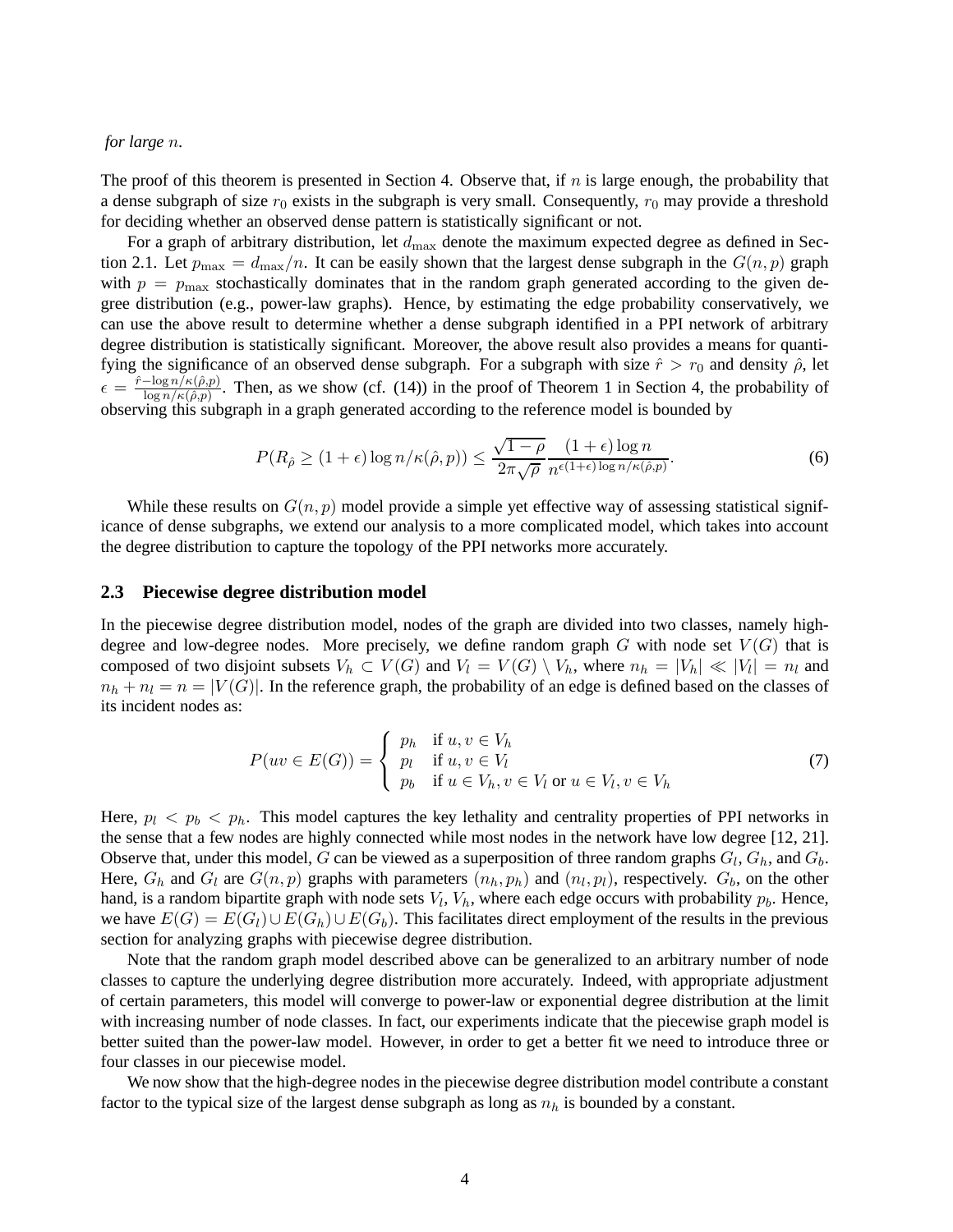**Theorem 2** *Let* G *be a random graph with piecewise degree distribution, as defined by (7). If*  $n_h = O(1)$ *, then*

$$
P(R_{\rho} \ge r_1) \le O\left(\frac{\log n}{n^{1/\kappa(p_l,\rho)}}\right),\tag{8}
$$

*where*

$$
r_1 = \frac{\log n - \log \log n + 2n_h \log B + \log \kappa(p_l, \rho) + \log e + 1}{\kappa(p_l, \rho)}
$$
(9)

 $and B = \frac{p_b q_l}{p_l} + q_b$ , where  $q_b = 1 - p_b$  and  $q_l = 1 - p_l$ .

Note that the above result is based on asymptotic behavior of  $r_1$ , hence the  $\log n / \kappa(p_l, \rho)$  term dominates as  $n \to \infty$ . However, if n is not large enough the  $2n_h \log B$  term may cause over-estimation of the critical value of the largest dense subgraph. Therefore, the application of this theorem is limited for smaller  $n$  and the choice of  $n_h$  is critical.

A heuristic approach for estimating  $n_h$  is as follows. Assume that the underlying graph is generated by a power-law degree distribution, where the number of nodes with degree d is given by  $nd^{-\gamma}/\zeta(\gamma)$  [1].<br>Here,  $\zeta(.)$  denotes the Riemann zeta-function. If we divide the nodes of this graph into two classes where Here,  $\zeta(.)$  denotes the Riemann zeta-function. If we divide the nodes of this graph into two classes where high-degree nodes are those with degree  $d > (n/\zeta(\gamma))^{1/\gamma}$  so that the expected number of nodes with degree high-degree nodes are those with degree  $d \geq (n/\zeta(\gamma))^{1/\gamma}$  so that the expected number of nodes with degree d is at most one, then  $n_{\gamma} = \sum_{\gamma}^{\infty}$ d is at most one, then  $n_h = \sum_{d=(n/\zeta(\gamma))^{1/\gamma}}^{\infty} nd^{-\gamma}/\zeta(\gamma)$  is bounded, provided the above series converges.

#### **2.4 Identifying significant dense subgraphs**

We use the above results to modify an existing state-of-the-art graph clustering algorithm, HCS [10], in order to incorporate statistical significance in identification of interesting dense subgraphs. HCS is a recursive algorithm that is based on decomposing the graph into dense subgraphs by repeated application of min-cut partitioning. The density of any subgraph found in this recursive decomposition is compared with a predefined density threshold. If the subgraph is dense enough, it is reported as a highly-connected cluster of nodes, else it is partitioned again. While this algorithm provides a strong heuristic that is well suited to the identification of densely interacting proteins in PPI networks [19], the selection of density threshold poses an important problem. In other words, it is hard to provide a biologically justifiable answer to the question "How dense must a subnetwork of a PPI network be to be considered biologically interesting?". Our framework provides an answer to this question from a statistical point of view by establishing the relationship between subgraph size and density as a stopping criterion for the algorithm.

For any subgraph encountered during the course of the algorithm, we estimate the critical size of the subgraph to be considered interesting by plugging in its density in (5) or (9). If the size of the subgraph is larger than this probabilistic upper-bound, then we report the subgraph as being statistically significant. Otherwise, we continue partitioning the graph. Note that this algorithm only identifies disjoint subgraphs, but can be easily extended to obtain overlapping dense subgraphs by greedily growing the resulting graphs until significance is lost.

#### **2.5 Conservation of dense subgraphs**

Comparative methods that target identification of conserved subnets in PPI networks induce a cross-product or superposition of several networks in which each node corresponds to a group of orthologous proteins [13, 15, 16, 24, 25]. Here, we rely on ortholog groups available in the COG database [29] to relate proteins in different PPI networks [16]. Labeling each node in the PPI network with the COG family of the protein it represents, we obtain an intersection of two PPI networks by putting an edge between two COG families only if proteins that belong to these families interact in both graphs. In the case of the  $G(n, p)$  model, the above framework directly applies to the identification of dense subgraphs in this intersection graph, where the probability of observing a conserved interaction is estimated as  $p^I = p^1p^2$ . Here  $p^1$  and  $p^2$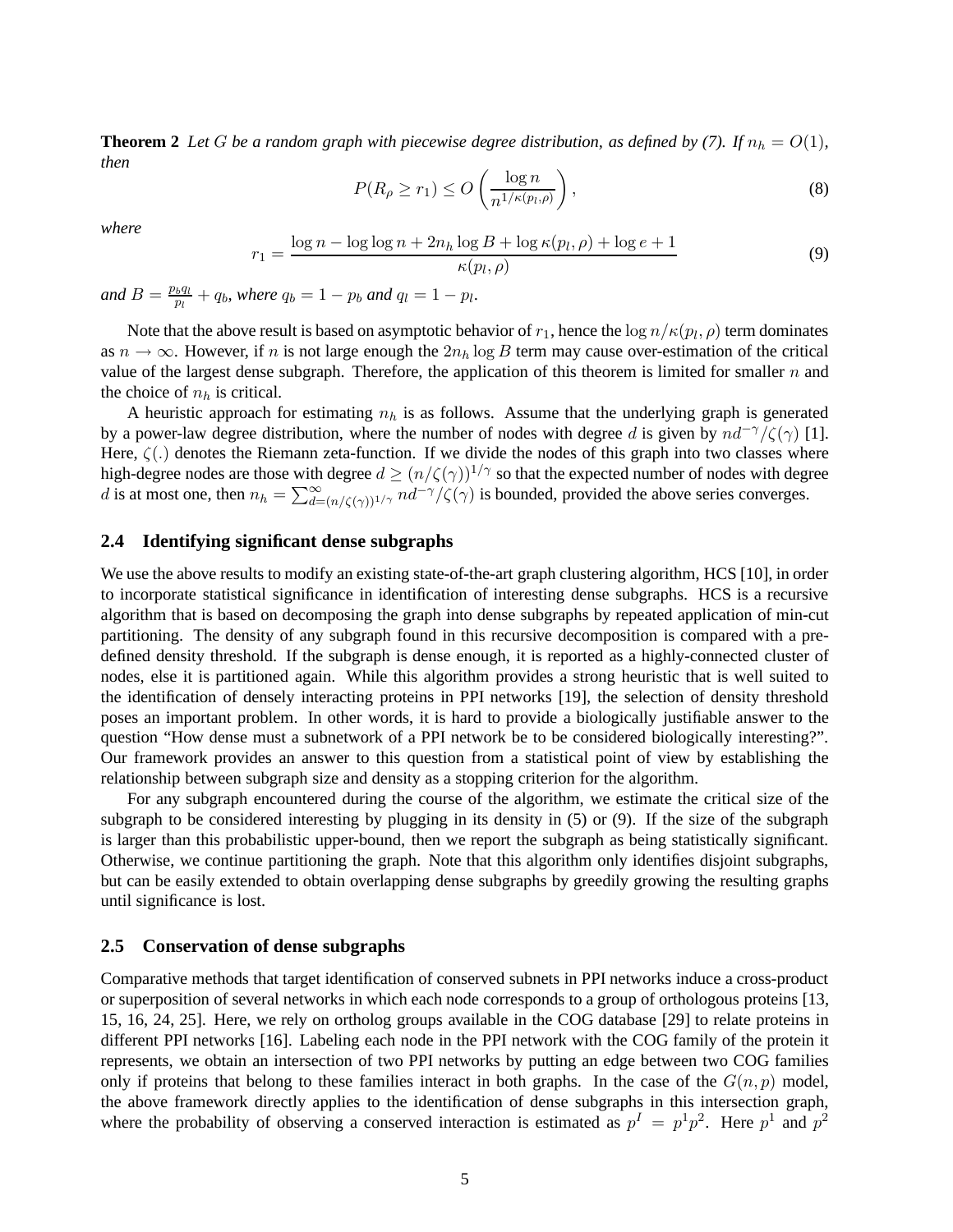

Figure 1: The behavior of the size of largest dense subgraph with respect to number of proteins in the network where a subgraph is considered dense if  $\rho = 0.5$  and  $\rho = 1.0$  (clique), respectively. Each sample point corresponds to the PPI network of a particular species, as marked by the initials of its name. The typical values of largest dense subgraph size based on  $G(n, p)$  and piecewise degree distribution models are also shown.

denote the probability of observing an edge in the first and second networks, respectively. For the piecewise degree distribution model, on the other hand, we have to assume that the orthologs of high-degree nodes in one graph are high-degree nodes in the other graph as well. If this assumption is removed, it can still be shown that the low-degree nodes dominate the typical behavior of the largest conserved subgraph. Note that the reference model here assumes that the orthology relationship between proteins in the two networks is already established and estimates the conditional probability that the interactions between these given ortholog proteins are densely conserved.

## **3 Results and Discussion**

In this section, we experimentally analyze connectivity and conservation in PPI networks of 11 species gathered from BIND [2] and DIP [36] databases. These networks vary significantly in size and comprehensiveness and cover a broad range of organisms. Relatively large amounts of interaction data is available for S.cerevisiae (18192 interactions between 5157 proteins), D. melanogaster (28829 among 8577), H. sapiens (7393 among 4541), C. elegans (5988 among 3345), E. coli (1329 among 1079), while the networks for other organisms are restricted to a small portion of their proteins.

In Figure 1, we inspect the behavior of largest subgraph with respect to number of nodes in the PPI network for two different values of density threshold ( $\rho$ ). In the figure, each organism corresponds to a sample point, which is marked with the initials of its name. Since the sparsity and degree distribution of these networks vary significantly across different organisms, the estimated values of edge probabilities vary accordingly. Hence, the curves for  $r_0$  ( $G(n, p)$  model) and  $r_1$  (piecewise degree distribution model) do not show a linear behavior. As seen in the figure, piecewise degree distribution model provides a more conservative assessment of significance. This is mainly because of the constant factor in the critical value of  $r_1$ . The observed size of the largest dense subgraph in smaller networks is not statistically significant, while larger and more comprehensive networks contain subgraphs that are twice as large as the theoretical estimate, with the exception of D. melanogaster PPI network. The lack of dense subnets in the D. melanogaster network may be due to differences in experimental techniques (e.g., two hybrid vs AP/MS) and/or the incorporation of identified interactions in the interaction network model (e.g., spoke vs matrix) [23]. In order to avoid problems associated with such variability, it may be necessary to revise the definition of subgraph density or preprocess the PPI networks to standardize the topological representation of protein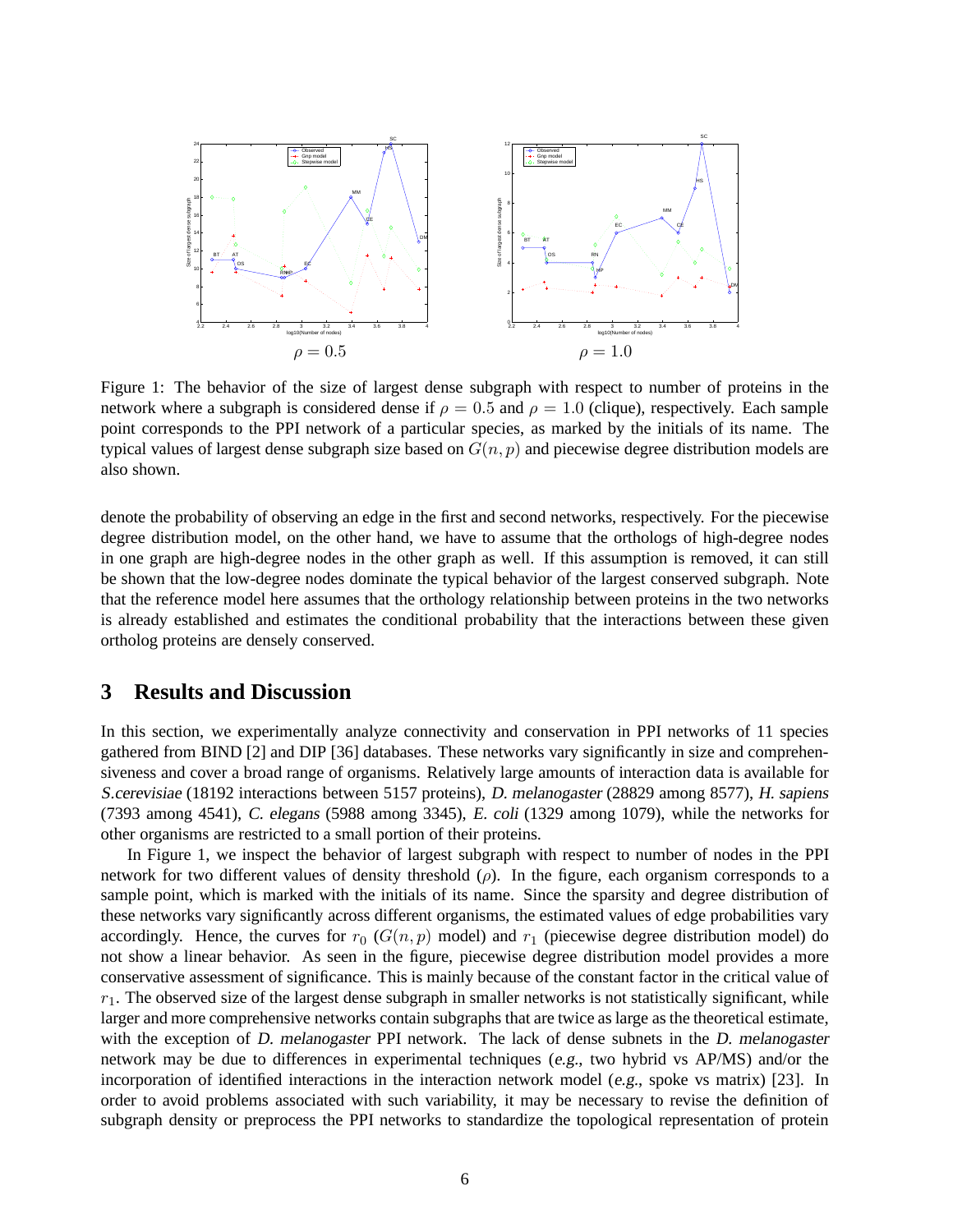

Figure 2: Behavior of the size of the largest dense subgraph and largest conserved dense subgraph with respect to density threshold ( $\rho$ ) for S. cerevisiae and H. sapiens PPI networks. Typical values of largest dense subgraph size based on  $G(n, p)$  and piecewise degree distribution models are also shown.

complexes in the network model.

The behavior of largest dense subgraph size with respect to density threshold is shown in Figure 2 for S. Cerevisiae and H. Sapiens PPI networks and their intersection. It is evident from the figure that the observed size of the largest dense subgraph follows a similar trajectory with the theoretical values estimated by both models. Moreover, in both networks, the largest dense subgraph turns out to be significant for a wide range of density thresholds. For lower values of  $\rho$ , the observed subgraphs are either not significant or they are marginally significant. This is a desirable characteristic of significance-based analysis since identification of very large sparse subgraphs should be avoided while searching for dense patterns in PPI networks. Observing that the  $G(n, p)$  model becomes more conservative than the piecewise degree distribution model for lower values of  $\rho$ , we conclude that this model may facilitate fine-grain analysis of modularity in PPI networks.

We implement the modified HCS heuristic described in Section 2.4 using a simple min-cut algorithm [27]. A selection of most significant dense subgraphs discovered on S. cerevisiae PPI network are shown in Table 1. In the table, as well as the size, density and significance of identified subgraphs, we list the GO annotations that are shared by most of the proteins in the dense subgraph. The GO annotations may refer to function [F], process [P], or component [C]. For most of the significant dense subgraphs, most of the proteins that induce the subgraph are involved in the same cellular process. As an extreme case, the algorithm also identifies proteins that share a common function or that are part of a particular complex. For example, the dense subgraph of 7 proteins in the last row corresponds to the mitochondrial outer membrane translocase (TOM) complex, which mediates recognition, unfolding, and translocation of preproteins [17]. On the other hand, some dense subgraphs correspond to proteins that are involved in a range of processes but localize in the same cellular component, such as the largest dense subgraph identified by modified HCS, which contains 24 proteins.

The significant dense subgraphs that are conserved in S. cerevisiae and H. sapiens PPI networks are shown in Table 2. Most of these dense components are involved in fundamental processes and the proteins that are part of these components share a particular function. Among these, the 7-protein conserved subnet that consists of 6 Exosomal 3'-5' exoribonuclease complex subunits and Succinate dehydrogenase is interesting. As in the case of dense subgraphs in a single network, the conserved dense subgraphs provide an insight on the crosstalk between proteins that perform different functions. For example, the largest conserved subnet of 11 proteins contains Mismatch repair proteins, Replication factor C subunits, and RNA polymerase II transcription initiation/nucleotide excision repair factor TFIIH subunits, which are all involved in DNA repair. The conserved subnets identified by the modified HCS algorithm are small and appear to be partial, since we employ a strict understanding of conserved interaction here. In particular,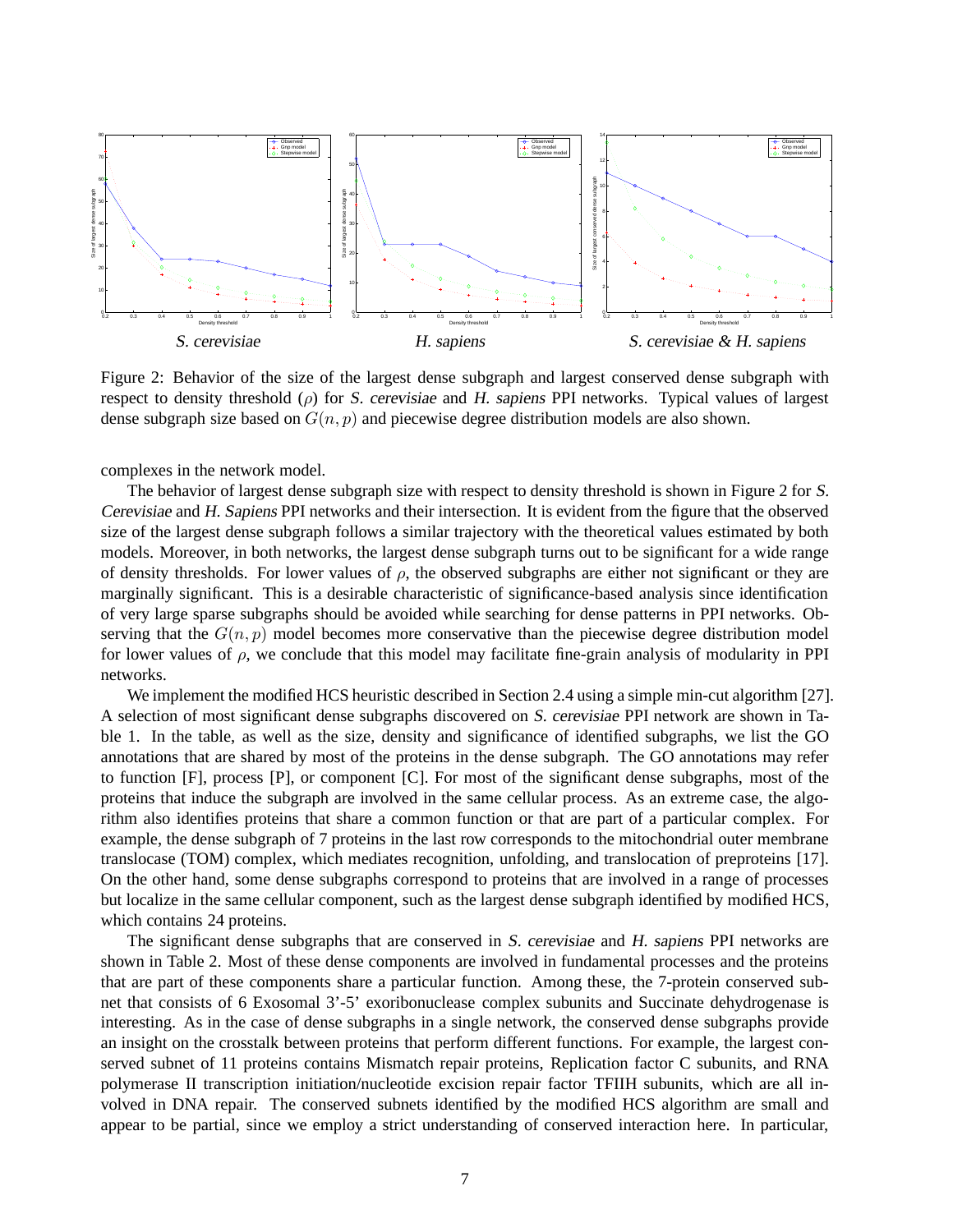| # Proteins | # Interactions | Significance   | <b>GO</b> Annotation                                                |
|------------|----------------|----------------|---------------------------------------------------------------------|
| 10         | 45             | $p < 1e - 200$ | [P] ER to Golgi transport (90%)                                     |
|            |                |                | [C] TRAPP complex (90%)                                             |
| 20         | 138            | $p < 8e - 187$ | [P] ubiquitin-dependent protein catabolism (80%)                    |
|            |                |                | [F] endopeptidase activity (50%)                                    |
| 24         | 165            | $p < 4e - 175$ | [C] nucleolus $(54%)$                                               |
|            |                |                | $[C]$ nucleus $(46%)$                                               |
| 16         | 104            | $p < 3e - 173$ | [P] histone acetylation $(62\%)$                                    |
|            |                |                | $[C]$ SAGA complex $(56%)$                                          |
|            |                |                | $[P]$ chromatin modification $(56%)$                                |
| 15         | 90             | $p < 8e - 145$ | $[F]$ RNA binding $(80\%)$                                          |
|            |                |                | [C] mRNA cleavage $\&$ polyadenylation specificity fac. comp. (80%) |
|            |                |                | [P] mRNA polyadenylylation (80%)                                    |
| 14         | 79             | $p < 3e - 127$ | [P] mRNA catabolism $(71\%)$                                        |
|            |                |                | $[F]$ RNA binding $(64%)$                                           |
|            |                |                | [P] nuclear mRNA splicing, via spliceosome (57%)                    |
| 7          | 20             | $p < 9e - 30$  | [C] mitochondrial outer membrane translocase complex (100%)         |
|            |                |                | [F] protein transporter activity (100%)                             |
|            |                |                | [P] mitochondrial matrix protein import (100%)                      |

Table 1: Seven most significant dense subgraphs identified in S. cerevisiae PPI network by the modified HCS algorithm.

limiting the ortholog assignments to proteins that have a COG assignment and considering only matching direct interactions as conserved interactions limits the ability of the algorithm to identify a comprehensive set of conserved dense graphs. Algorithms that rely on sequence alignment scores and consider indirect or probable interactions [24, 25, 16] coupled with adaptation of the statistical framework in this paper have the potential of increasing the coverage of identified patterns, while correctly evaluating the interestingness of observed patterns.

## **4 Proof of Theorems**

In this section we prove Theorems 1 and 2.

**Proof of Theorem 1:** We first prove the upper-bound. Let  $X_{r,\rho}$  denote the number of subgraphs of size r with density at least  $\rho$ , i.e.,  $X_{r,\rho} = |\{U \subseteq V(G) : |U| = r \wedge |F(U)| \ge \rho r^2\}|$ . From first moment method, we obtain

$$
P(R_{\rho} \ge r) \le P(X_{r,\rho} \ge 1) \le \mathbf{E}[X_{r,\rho}].
$$
\n(10)

Let  $Y_r$  denote the number of edges induced by r vertices. Then,  $\mathbf{E}[X_r] = \binom{n}{r} P(Y_r \ge \rho r^2)$ . Moreover, since  $Y_r$  is a Binomial r.v.  $B(r^2, p)$  and  $\rho > p$ , we have

$$
P(Y_r \ge \rho r^2) \le (r^2 - \rho r^2) P(Y_r = \rho r^2) \le \binom{r^2}{\rho r^2} (r^2 - \rho r^2) p^{\rho r^2} (1 - p)^{r^2 - \rho r^2}.
$$
 (11)

Hence, we get

$$
P(R_{\rho} \ge r) \le {n \choose r} {r^2 \choose \rho r^2} (r^2 - \rho r^2) p^{\rho r^2} (1 - p)^{r^2 - \rho r^2}.
$$
 (12)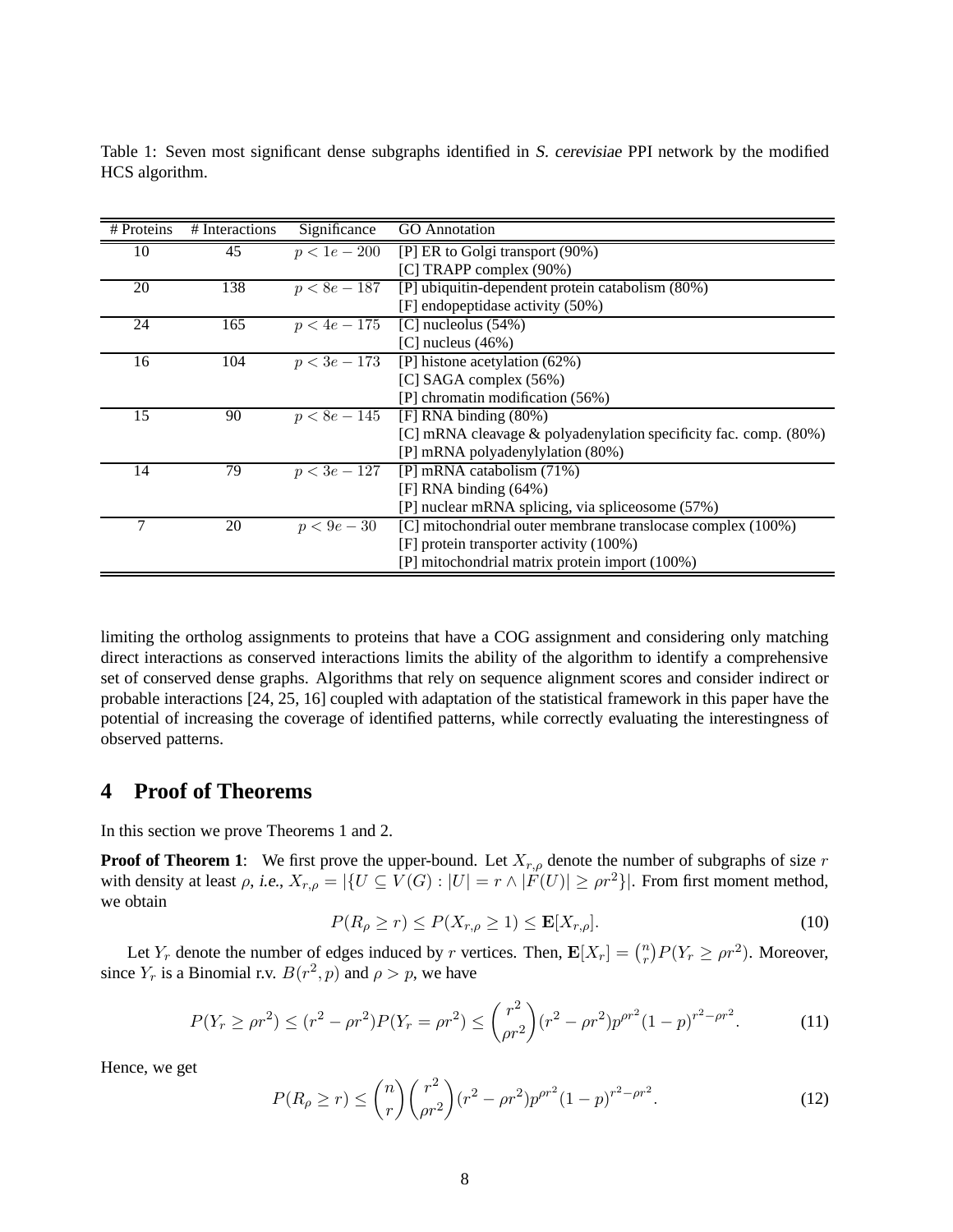Table 2: Seven most significant conserved dense subgraphs identified in S. cerevisiae and H. sapiens PPI networks by the modified HCS algorithm.

| #        | # Conserved  |                 |                                                                    |
|----------|--------------|-----------------|--------------------------------------------------------------------|
| Proteins | Interactions | Significance    | COG Annotation                                                     |
| 10       | 17           | $p < 1.7e - 69$ | RNA polymerase (100%)                                              |
| 11       | 11           | $p < 4.2e - 27$ | Mismatch repair (33%)                                              |
|          |              |                 | RNA polymerase II TI/nucleotide excision repair factor TFIIH (33%) |
|          |              |                 | Replication factor C (22%),                                        |
|          |              | $p < 9.9e - 26$ | Exosomal 3'-5' exoribonuclease complex (86%)                       |
| 4        |              | $p < 2.9e - 26$ | Single-stranded DNA-binding replication protein A (50%)            |
|          |              |                 | DNA repair protein (50%)                                           |
| 5        | 4            | $p < 3.9e - 13$ | Small nuclear ribonucleoprotein(80%)                               |
|          |              |                 | $snRNP$ component (20%)                                            |
| 5        | 4            | $p < 3.9e - 13$ | Histone $(40\%)$                                                   |
|          |              |                 | Histone transcription regulator (20%)                              |
|          |              |                 | Histone chaperone (20%)                                            |
| 3        | 3            | $p < 1.4e - 10$ | Vacuolar sorting protein (33%)                                     |
|          |              |                 | RNA polymerase II transcription factor complex subunit (33%)       |
|          |              |                 | Uncharacterized conserved protein (33%)                            |

Using Stirling's formula, we find the following asymptotics for  $\binom{n}{r}$ :

$$
\binom{n}{r} \sim \begin{cases} \frac{1}{\sqrt{2\pi r}} \frac{n^r}{r^r} e^{-r} & \text{if } r = o(\sqrt{n})\\ \frac{1}{\sqrt{2\pi \alpha (1-\alpha)n}} 2^{nH(\alpha)} & \text{if } r = \alpha n \end{cases}
$$
(13)

where  $H(\alpha) = -\alpha \log \alpha - (1 - \alpha) \log(1 - \alpha)$  denotes the binary entropy.

Let  $Q = 1/p^{\rho}(1-p)^{1-\rho}$ . Plugging the above asymptotics into (12), we obtain

$$
P(R_{\rho} \ge r) \le \frac{r\sqrt{1-\rho}}{2\pi\sqrt{\rho}} \exp_2(-r^2 \log Q + r \log n - r \log r + r^2 H(\rho) - r \log e)
$$
 (14)

Defining  $\kappa(p, \rho) = \log Q - H(\rho)$  as in Section 2, we find

$$
P(R_{\rho} \ge r_0) \le \frac{r_0 \sqrt{1 - \rho}}{2\pi \sqrt{\rho}} \exp_2(f(r_0)),
$$
\n(15)

where  $f(r_0) = -r_0(r_0\kappa(p,\rho) - \log n + \log r - \log e)$ . Plugging in (5) and working out the algebra, we obtain  $f(r_0) = -r_0 \left(1 - O\left(\frac{\log \log n}{\log n}\right)\right)$  $\log n$  $\big)$ . Hence,

$$
P(R_{\rho} \ge r_0) \le O\left(2^{-r_0}\right) = O\left(\frac{\log n}{n^{1/\kappa(p,\rho)}}\right). \tag{16}
$$

This completes the proof for the upper-bound.

The lower-bound is not of a particular interest in terms of statistical significance, but we provide a sketch of the proof for completeness. By the second moment method [28], we have

$$
P(R_{\rho} < r) \le P(X_{r,\rho} = 0) \le \frac{\text{Var}[X_{r,\rho}]}{\mathbf{E}[X_{r,\rho}]^2} = \frac{1}{\mathbf{E}[X_{r,\rho}]} + \frac{\sum_{U_r \ne V_r} \text{Cov}[X_{\rho}^{U_r}, X_{\rho}^{V_r}]}{\mathbf{E}[X_{r,\rho}]^2},\tag{17}
$$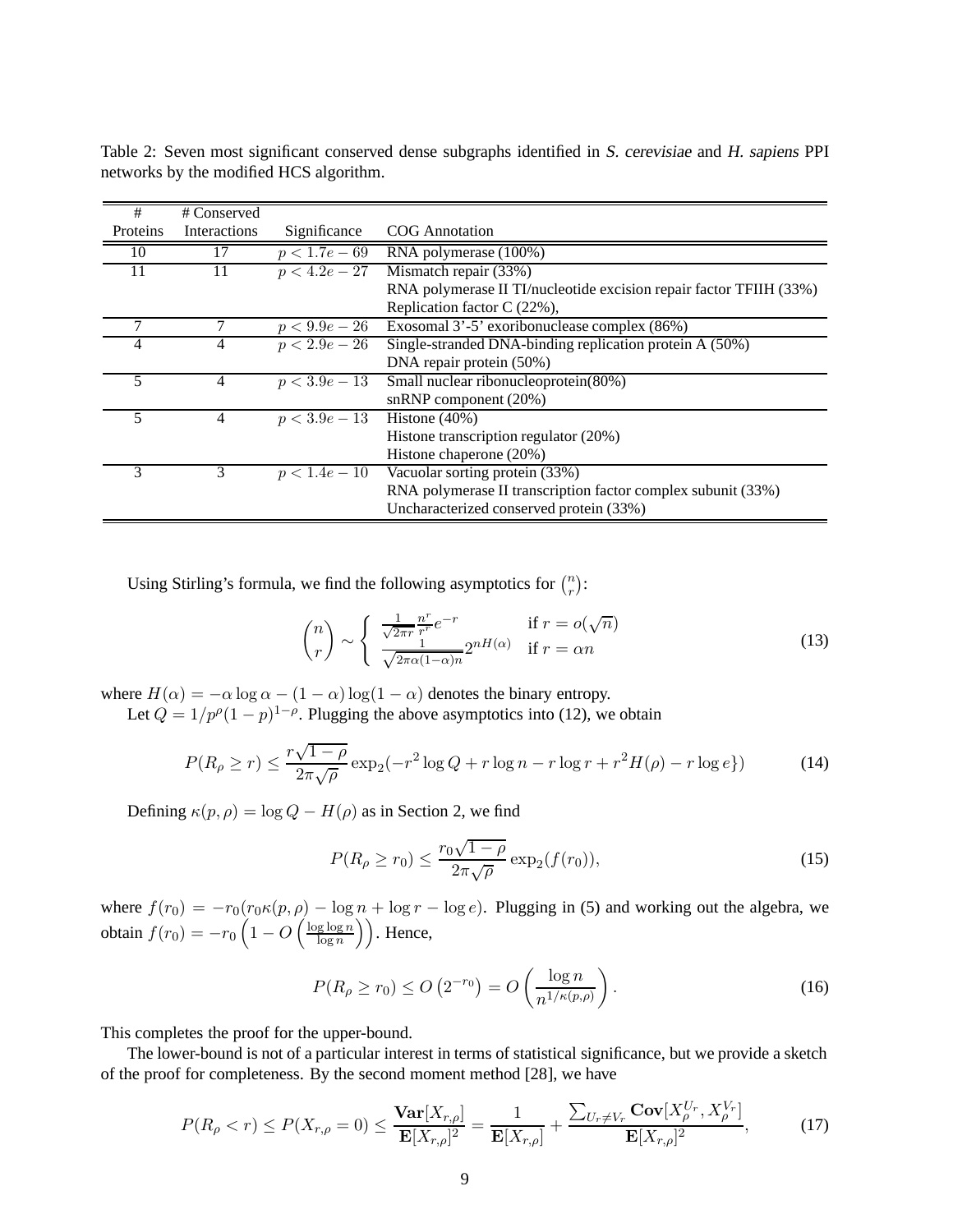where  $X_{\rho}^{U_r}$  is the indicator r.v. for the subgraph induced by the vertex set  $U_r$  being  $\rho$ -dense. Letting  $r = (1 - \epsilon) \log \rho_1(u/\epsilon)$  we observe that  $\frac{1}{\epsilon}$  $(1 - \epsilon) \log n/\kappa(\rho)$ , we observe that  $\frac{1}{\mathbf{E}[X_{r,\rho}]} \to 0$  as  $n \to \infty$ . We split the sum  $\sum_{U_r, V_r} \mathbf{Cov}[X^{U_r}_{\rho}, X^{V_r}_{\rho}] =$  $g(r)+h(r)$ , where  $g(r)$  spans the set of node subsets  $U_r$ ,  $V_r$  with intersection of cardinality at most  $O(\rho r^2)$ . Observe that when  $U_r$  overlaps with  $V_r$  on l vertices, then for  $m = \rho r^2$ 

$$
\mathbf{Cov}[X^{U_r}_{\rho}, X^{V_r}_{\rho}] = \sum_{k=\max\{0, l^2-r^2+m\}}^{\min\{l^2, m\}} \binom{l^2}{k} p^k q^{l^2-k} \left[ \binom{r^2-l^2}{m-k} p^{m-k} q^{r^2-l^2-(m-k)} \right]^2.
$$

Routine and crude calculations show that  $g(r) \leq \mathbf{E}[X_{r,\rho}]$ , while  $h(r) \leq \alpha(r)\mathbf{E}[X_{r,\rho}]^2$  where  $\alpha((1-\epsilon)\log n/\epsilon(\alpha)) \to 0$  as  $n \to \infty$  which completes the proof  $\epsilon)$  log  $n/\kappa(\rho)$   $\to$  0 as  $n \to \infty$ , which completes the proof.  $\Box$ 

**Proof of Theorem 2:** Let  $X_{r,o}^h$ ,  $X_{r,o}^l$  be the number of  $\rho$ -dense subgraphs induced by only nodes in  $G_h$ or  $G_l$ , respectively. Let  $X_{r,\rho}^b$  be the number of those induced by nodes from both sets. Clearly,  $X_{r,\rho} = \nabla h + \nabla l + \nabla h$ . The analyzis for  $C(\infty)$  directly englise for  $\mathbf{E}[X^h]$  and  $\mathbf{E}[X^l]$ . hence we appr  $X_{r,\rho}^h + X_{r,\rho}^l + X_{r,\rho}^b$ . The analysis for  $G(n, p)$  directly applies for  $\mathbf{E}[X_{r,\rho}^h]$  and  $\mathbf{E}[X_{r,\rho}^l]$ , hence we emphasize on  $\mathbf{E}[X_{r,\rho}^b]$ . Since  $n_h = O(1)$ , we have

$$
\mathbf{E}[X_{r,\rho}^b] \le (1-\rho)r^2 \sum_{k=0}^{n_h} \binom{n_h}{k} \binom{n_l}{r-k} \sum_{l=0}^{2k(r-k)} \binom{2k(r-k)}{l} \binom{(r-k)^2}{\rho r^2-l} p_b^l q_b^{2k(r-k)-l} p_l^{\rho r^2-l} q_l^{(r-k)^2-\rho r^2+l},\tag{18}
$$

where  $q_b = 1 - p_b$  and  $q_l = 1 - p_l$ . Then,

$$
\mathbf{E}[X_{r,\rho}^{b}] \le c(1-\rho)r^2n_h\binom{n_l}{r}\sum_{l=0}^{2n_hr}\binom{2n_hr}{l}\binom{r^2}{\rho r^2-l}p_b^lq_b^{2n_hr-l}p_l^{\rho r^2-l}q_l^{r^2-\rho r^2+l},\tag{19}
$$

where *c* is a constant. Since  $l = o(\rho r^2)$ , we have  $\binom{r^2}{\rho r^2 - l} \leq \binom{r^2}{\rho r^2}$  for  $0 \leq l \leq 2n_h r$ . Therefore,

$$
\mathbf{E}[X_{r,\rho}^{b}] \leq (1-\rho)r^{2}\binom{n}{r}\binom{r^{2}}{\rho r^{2}}p_{l}^{\rho r^{2}}q_{l}^{r^{2}-\rho r^{2}}\sum_{l=0}^{2n_{h}r}\binom{2n_{h}r}{l}\left(\frac{p_{b}q_{l}}{p_{l}}\right)^{l}q_{b}^{2n_{h}r-l}.\tag{20}
$$

Using  $B = \frac{p_b q_l}{p_l} + q_b$  as defined in Theorem 2, we find  $P(R_\rho > r) \leq O(2^{f_1(r)})$ , where  $f_1(r) = -r(r\kappa(\rho) - \log r) \log \frac{1}{r}$  $\log n + \log r - \log e + 2n_h \log B$ ). Hence,

$$
P(R_{\rho} > r_1) \le O(2^{f_1(r_1)}) \le O\left(\frac{\log n}{n^{1/\kappa(p_l,\rho)}}\right)
$$
 (21)

for large *n*.  $\Box$ 

## **5 Conclusion**

In this paper, we make a first attempt to assess analytical statistical significance in PPI networks. Specifically, we emphasize on the notion of dense subgraphs, which is one of the most well-studied pattern structures in extracting biologically novel information from PPI networks. While the analysis based on the  $G(n, p)$  model and its extension provides a reasonable means of assessing significance, models that mirror the topological characteristics of PPI networks should also be analyzed. This paper provides a stepping stone for the analysis of such complicated models.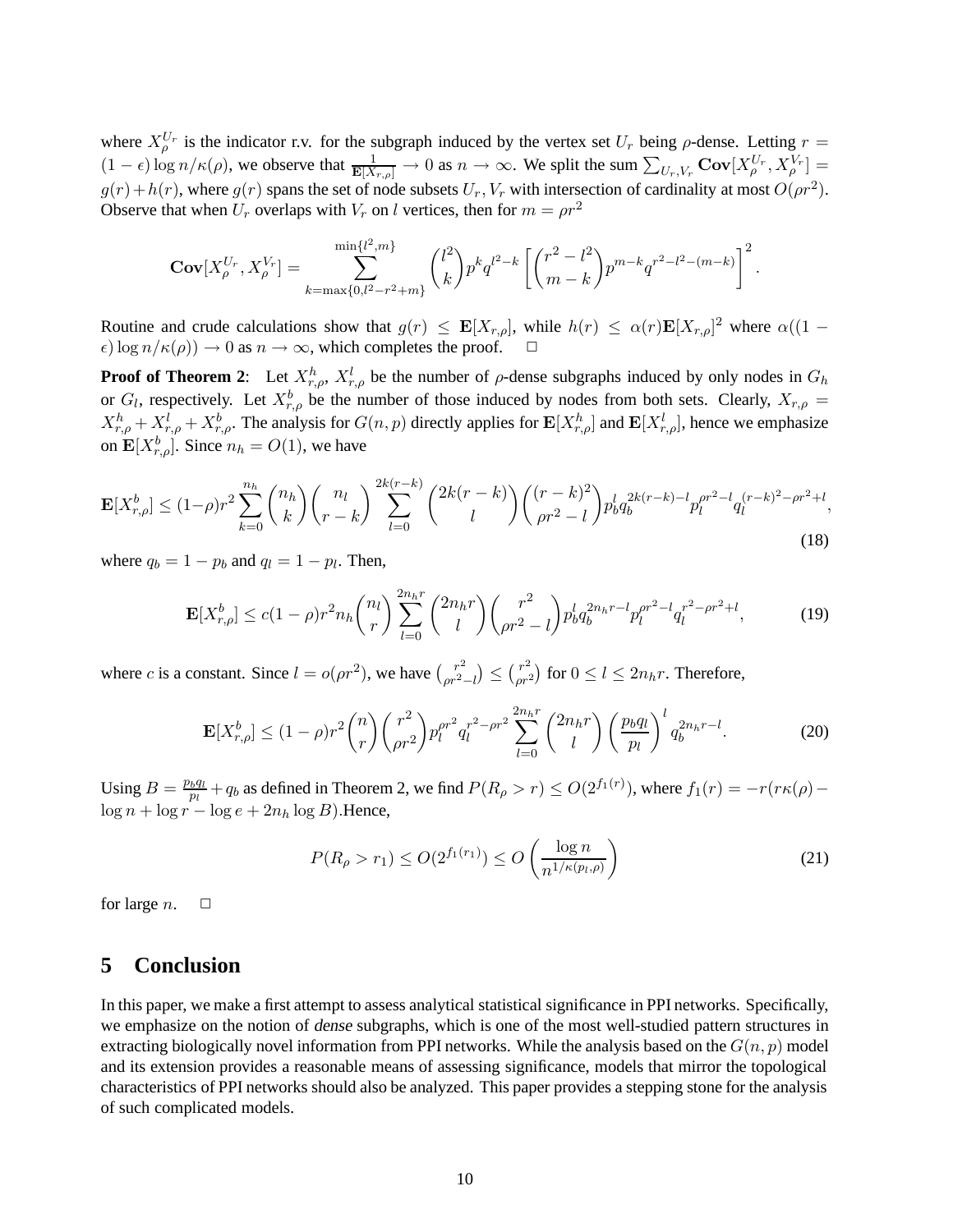## **References**

- [1] W. Aiello, F. Chung, and L. Lu. A random graph model for power law graphs. In *Proc. ACM Symp. Theory of Computing*, pages 171–180, 2000.
- [2] G. D. Bader, I. Donalson, C. Wolting, B. F. Quellette, T. Pawson, and C. W. Hogue. BIND-the Biomolecular Interaction Network Database. *Nuc. Acids Res.*, 29(1):242–245, 2001.
- [3] G. D. Bader and C. W. V. Hogue. An automated method for finding molecular complexes in large protein interaction networks. *BMC Bioinformatics*, 4(2), 2003.
- [4] A. Barabási and R. Albert. Emergence of scaling in random networks. *Science*, 286:509-512, 1999.
- [5] B. Bollob´as. *Random Graphs*. Cambridge University Press, Cambridge, UK, 2001.
- [6] C. Brun, C. Herrmann, and A. Guénoche. Clustering proteins from interaction networks for the prediction of cellular functions. *BMC Bioinformatics*, 5(95), 2004.
- [7] F. Chung, L. Lu, and V. Vu. Spectra of random graphs with given expected degrees. *PNAS*, 100(11):6313–6318, 2003.
- [8] A. del Sol, H. Fujihashi, and P. O'Meara. Topology of small-world networks of protein-protein complex structures. *Bioinformatics*, 21(8):1311–1315, 2005.
- [9] J.-D. J. Han, D. Dupuy, N. Bertin, M. E. Cusick, and M. Vidal. Effect of sampling on topology predictions of protein-protein interaction networks. *Nature Biotech.*, 23(7):839–844, July 2005.
- [10] E. Hartuv and R. Shamir. A clustering algorithm based on graph connectivity. *Information Processing Letters*, 76:171–181, 2000.
- [11] H. Hu, X. Yan, Y. Huang, J. Han, and X. J. Zhou. Mining coherent dense subgraphs across massive biological networks for functional discovery. *Bioinformatics*, 21(Suppl. 1):i213–i221, 2005.
- [12] H. Jeong, S. P. Mason, A. Barab´asi, and Z. N. Oltvai. Lethality and centrality in protein networks. *Nature*, 411:41–42, 2001.
- [13] B. P. Kelley, R. Sharan, R. M. Karp, T. Sittler, D. E. Root, B. R. Stockwell, and T. Ideker. Conserved pathways withing bacteria and yeast as revealed by global protein network alignment. *PNAS*, 100(20):11394–11399, 2003.
- [14] M. Koyutürk, A. Grama, and W. Szpankowski. An efficient algorithm for detecting frequent subgraphs in biological networks. In *Bioinformatics Suppl. 12th Intl. Conf. Intel. Sys. Mol. Bio. (ISMB'04)*, pages i200–i207, 2004.
- [15] M. Koyutürk, A. Grama, and W. Szpankowski. Pairwise local alignment of protein interaction networks guided by models of evolution. In *S. Miyano (Eds.): RECOMB 2005, LNCS*, volume 3500, pages 48–65, 2005.
- [16] M. Koyutürk, Y. Kim, S. Subramaniam, W. Szpankowski, and A. Grama. Detecting conserved interaction patterns in biological networks. submitted.
- [17] K.-P. Künkele, P. Juin, C. Pompa, F. E. Nargang, J.-P. Henry, W. Neuperr, R. Lill, , and M. Thieffry. The isolated complex of the translocase of the outer membrane of mitochondria. *J Biol Chem*, 273(47):31032–9, 1998.
- [18] J. B. Pereira-Leal, A. J. Enright, and C. A. Ouzounis. Detection of functional modules from protein interaction networks. *Proteins*, 54(1):49–57, 2004.
- [19] N. Pržulj. Graph theory analysis of protein-protein interactions. In I. Jurisica and D. Wigle, editors, *Knowledge Discovery in Proteomics*. CRC Press, 2004.
- [20] N. Pržulj, D. G. Corneil, and I. Jurisica. Modeling interactome: scale-free or geometric?. *Bioinformatics*, 20(18):3508–3515, 2004.
- [21] N. Pržulj, D. A. Wigle, and I. Jurisica. Functional topology in a network of protein interactions. *Bioinformatics*, 20(3):340–348, 2004.
- [22] A. W. Rives and T. Galitski. Modular organization of cellular networks. *PNAS*, 100(3):1128–1133, 2003.